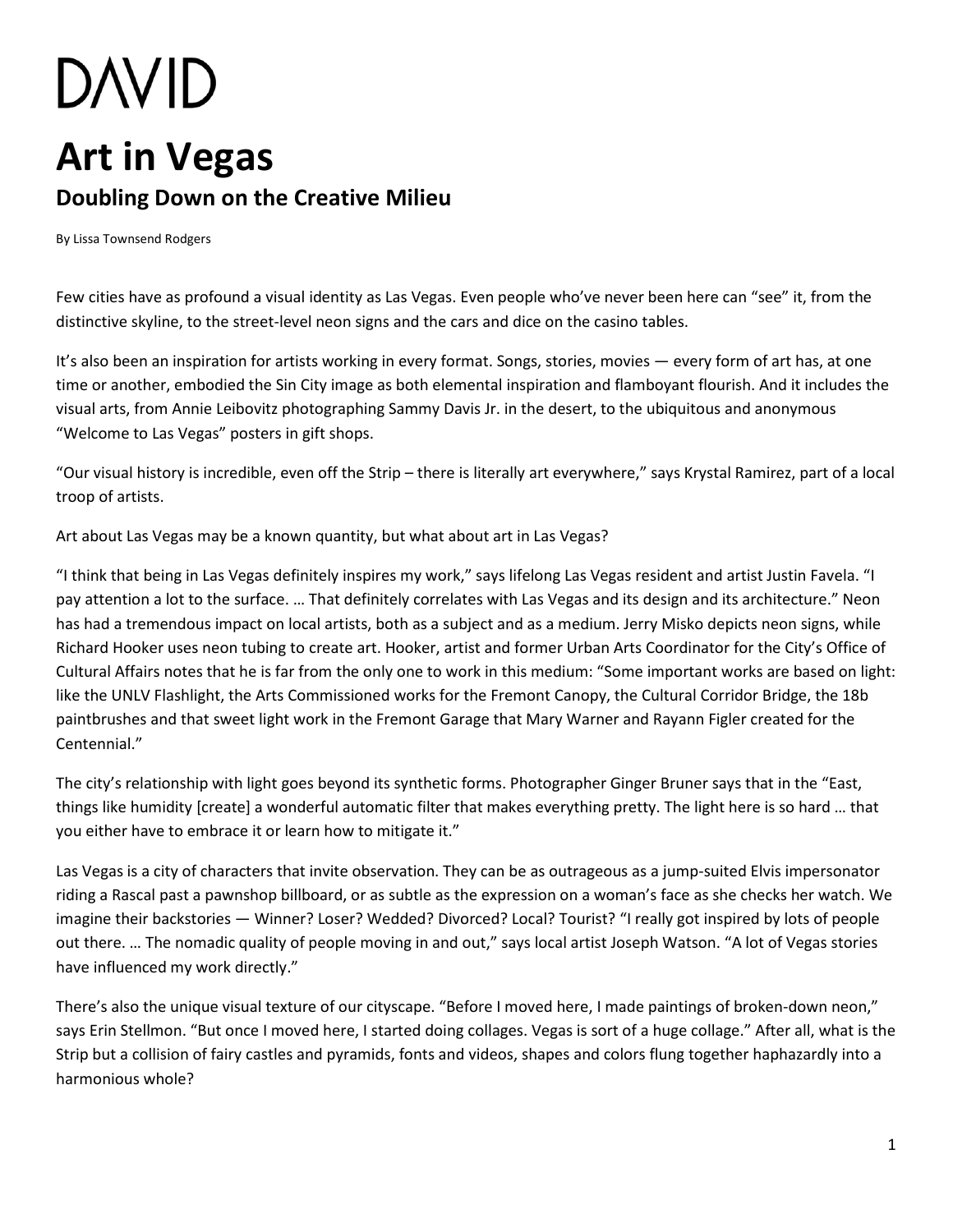## **DAVID**

The art community reflects the ever-changing nature, not just in what it depicts but how it behaves. "Las Vegas has a short memory of its history including its cultural past," says Ricahrd Hooker, "It seems change-addicted, intent on looking for the next big thing and ready to topple over obstacles in the way – and that goes for art and culture." Joseph Watson agrees: "If you ask anybody what the Vegas art scene is, nobody will have the same answer, because it's constantly evolving. I think it's the nature of this town too—things get imploded, things get built."

The small town/big city dichotomy of Vegas is also in practice.

"It's a smaller art community," Favela says, "which is great because it's a tighter-knit art community. Everybody supports each other, goes to each other's shows and gives each other opportunities. But, then again, it's a small town. So maybe after a year or two you run out of places to show, and there's nobody to buy your art. So that is kind of the downside."

Like the rest of Las Vegas, the arts community took a big hit during the recession. Seven years later, that blow still smarts. Michele Quinn of Michele Quinn Fine Art recalls moving back to Las Vegas in 2003. "We had a strong group of people that I felt were honestly working to bring something better and bigger here. And it was working. Until the market crashed."

The recession hit personal and business budgets hard. Disposable income for purchasing pieces and donating to arts organizations vanished. And while Vegas has plenty of empty walls and fat wallets, serious collectors often head for Los Angeles or New York to make their purchases. "If they want to buy substantial art, they have a tendency to take themselves elsewhere to buy it," says Bruner.

But if the arts community is still struggling, the Arts District is thriving, as empty storefronts and auto garages give way to antique shops and cocktail bars. It's the fate of all boho neighborhoods. New York City's SoHo has become so pricey that not even the Museum of Modern Art can afford the rent anymore; downtown Los Angeles' artist-friendly spaces closed up as steampunk bars and Ace Hotels opened. While the 18b Arts District isn't nearly that costly, it still creates another complication in the always-precarious business of showing and selling art.

"Artists understand that. We know that we're the guinea pig for real estate people. But the rents in the Arts District are past the point of people being able to afford them," says Stellmon. "The [Contemporary Arts Center] is an institution that has been here 26 years and they can't afford a space downtown. You have an Arts District without contemporary art."

To that point, there have been a number of gallery closings: Dust, VAST, Main Gallery and, most recently, the Trifecta Gallery. The Arts Factory, home to more than a dozen galleries (as well as a yoga studio, skate shop and bar/restaurant), is on the market. First Friday has moved from the side streets of Main Street and Casino Center to a more manageable space on the other side of Charleston – a spot better suited to pop-up art kiosks and food trucks.

But Las Vegans are nothing if not survivors, and artists are no exception. Even if no "whales" have come to drop a bankroll, these creative survivors have found a few allies. The city of Las Vegas has sponsored a variety of projects created by local artists – not only in the Arts District, but all over the Valley. The more visible endeavors include the Zap boxes in a number of neighborhoods, where local artists enliven blank, gray utilities with individualized artwork. Other projects have included bus shelters along Paradise Road and Main Street, and a series of art benches and a "signature sculpture" as part of the Main Street Improvement Project.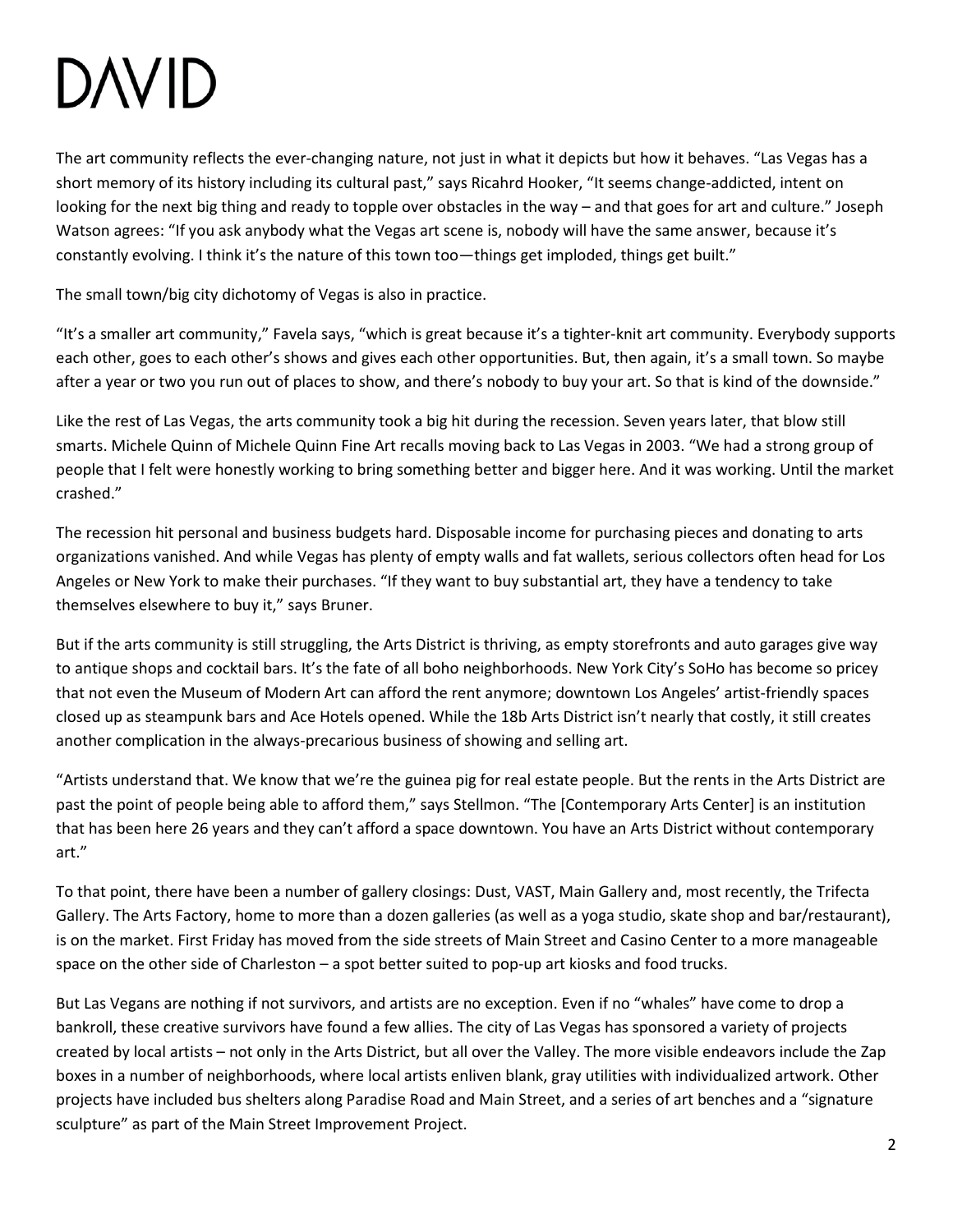## **DAVID**

"I do think that the county public art program will have a tremendous impact on Las Vegas and be as important as the creation of the 18b arts district downtown," says Richard Hooker. "It will draw people into an arts experience and more importantly will provide artists opportunities to work."

Less obviously, the city offers other options for artists trying to get their works seen by the public, particularly at a time when spaces to exhibit are becoming harder to find. "There's not a lot of galleries to show at anymore," says Favela, "so we're showing at the government center. We're showing at the community center. It's very important and encouraging to artists."

Casinos are also an unlikely ally. Steve Wynn has flaunted his art collection since the days when he hung up Monets and Picassos where the Desert Inn's blackjack tables used to be. But newer casinos are integrating art into the property and the experience. "I think the casinos and large-scale properties started realizing that their clientele were more sophisticated than they were before, so fine art started making more and more sense," says Quinn. "It was also evident that many pieces created a unique environment that could not be easily copied by any competitor."

City Center made pieces by Henry Moore and Maya Lin essential to its design; Nancy Rubins' Big Edge sculpture sits in the center of the entry, taking the idea of the Vegas casino neon sign or porte-cochere to the next level. The Cosmopolitan uses art displays as part of the property's identity, from the Tracy Emin on the marquee to the Shepherd Fairey in the garage. There's also room for up-and-comers at its P3Studio, where artists spend a month "in residence" in Las Vegas, and tourists can take a peek at the creative process through glass walls, much as they might watch a Bellagio fountain.

As Las Vegas looks to diversify its revenue stream with new attractions, art may be one of the ways to accomplish it. "Vegas visitor demographics are changing," says Aurore Giguet, program director at UNLV's Marjorie Barrick Museum. "It's a younger crowd interested in experiences, post-able experiences — dining, clubs, music and art." Without a casinosized bankroll, local museums also are seeking new angles and new audiences. The Barrick and the Neon Museum have partnered for lectures, most recently with artist-in-residence and local David Sanchez Burr. The Barrick now offers lectures, film screenings, family projects and an "art bar" that allows visitors to create their own works. "The audience demands and requirements are changing in this generation," Giguet says. "There are still people who come in and just like to see a white space, where it's quiet – where they can just experience the art one-on-one. And then there's others that like the hands-on (experience)."

"There isn't an existing infrastructure to support a lot of organizations," says Kelly. "Partnerships are essential." When organizations work together, she says, art becomes "more accessible to different kinds of people. It allows for more interpretations. … it makes it more dimensional in a way that, I think, is far more accurate to this city –something more open-ended and changeable."

This sort of collaborative, flexible structure seems to be what many have in mind for a contemporary art museum in Las Vegas, an idea bandied about since before the Las Vegas Art Museum closed in 2009. Quinn encourages people "to think about an institution that could be unique to us specifically, something more interactive, that speaks more to our environment and the history of art in the community. Not just importing works for the sake of exhibition." Giguet agrees that the traditional big space for a big collection might not be the ticket for getting a contemporary art museum in Las